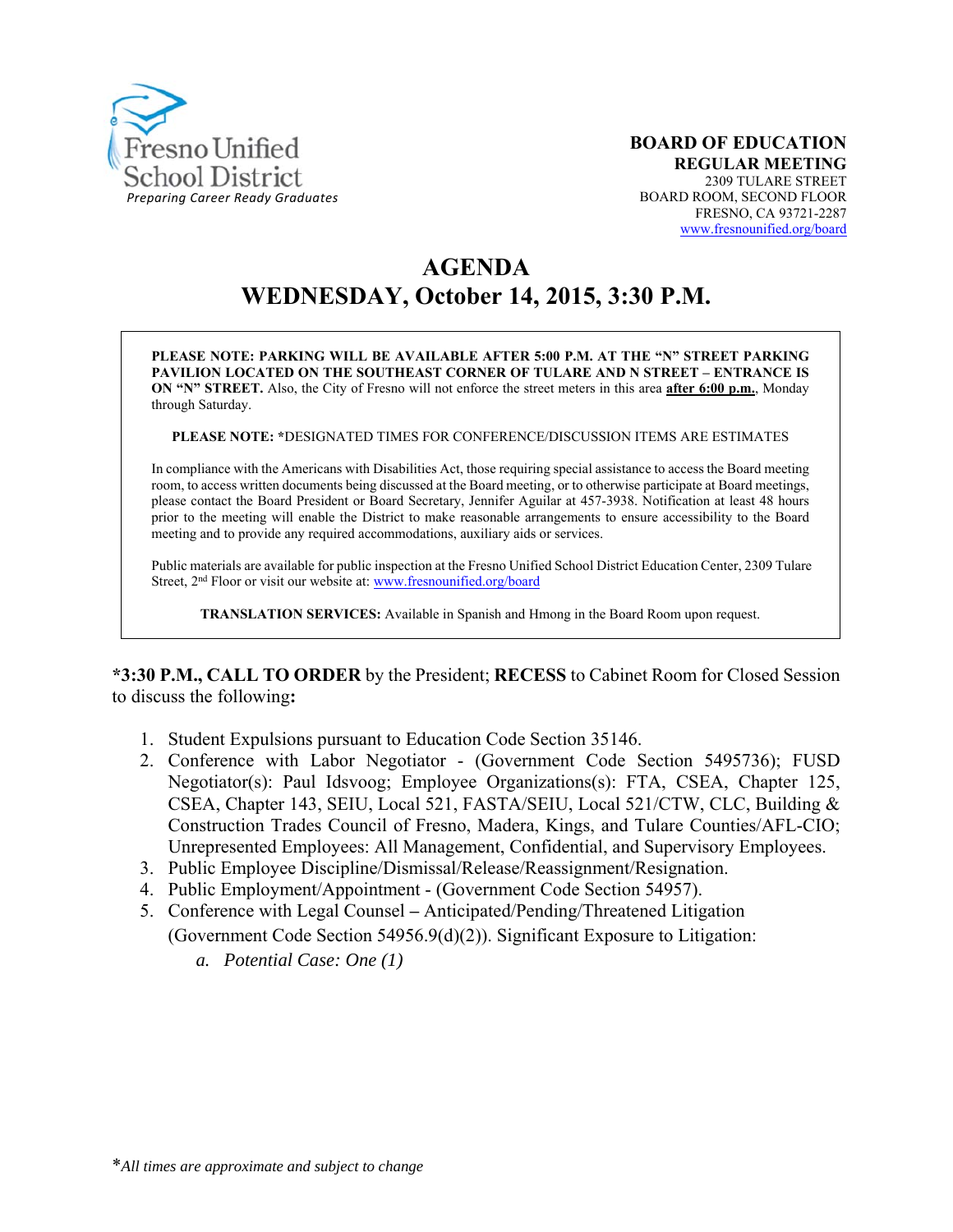#### **5:30 P.M., RECONVENE** and report action taken during Closed Session, if any.

#### **PLEDGE OF ALLEGIANCE**

Laura Gonzalez, a parent that has had a positive impact at Jefferson Elementary, will lead the flag salute.

#### **APPROVE Minutes**

Included in the Board binders are the draft minutes for the September 23, 2015 Regular Meeting. The Superintendent recommends approval. Contact person: Michael E. Hanson, telephone 457-3884.

## **ADOPT Resolution Recognizing the Period of October 23-31 as Red Ribbon Week**

Included in the Board Binders is a resolution recognizing the period of October 23-31 as Red Ribbon Week. Fresno Unified School District is participating to help raise awareness concerning the prevention of tobacco, alcohol, and other drug use among our youth. Our district's employees and students are encouraged to wear red ribbons, buttons, badges, etc. to promote healthy lifestyles choices, as well as participate in anti-drug events and activities at school sites and in the community. The Superintendent recommends adoption. Contact person: Bob Nelson, telephone 457-3723.

## **HEAR Reports from Student Board Representatives**

An opportunity is provided to hear comments/reports from Student Board Representatives from Fresno High School. Contact person: Rosario Sanchez, telephone 457-6223.

## **HEAR Report from Superintendent**

ALL CONSENT AGENDA items are considered to be routine by the Board of Education and will be enacted by one motion. There will be no separate discussion of items unless a Board member or member of the community so requests, in which event, the item(s) will be considered following approval of the Consent Agenda.

## **A. CONSENT AGENDA**

## **A-1, APPROVE Personnel List**

Included in the Board binders is the Personnel List, Appendix A, as submitted. The Superintendent recommends approval. Contact person: Paul Idsvoog, telephone 457-3548.

## **A-2, ADOPT Findings of Fact and Recommendations of District Administrative Board**

The Board of Education received and considered the Findings of Fact and Recommendations of District Administrative Panels resulting from hearings on expulsion and readmittance cases conducted during the period since the September 23, 2015, Regular Board meeting. The Superintendent recommends adoption. Contact person: Kim Mecum, telephone 457-3731.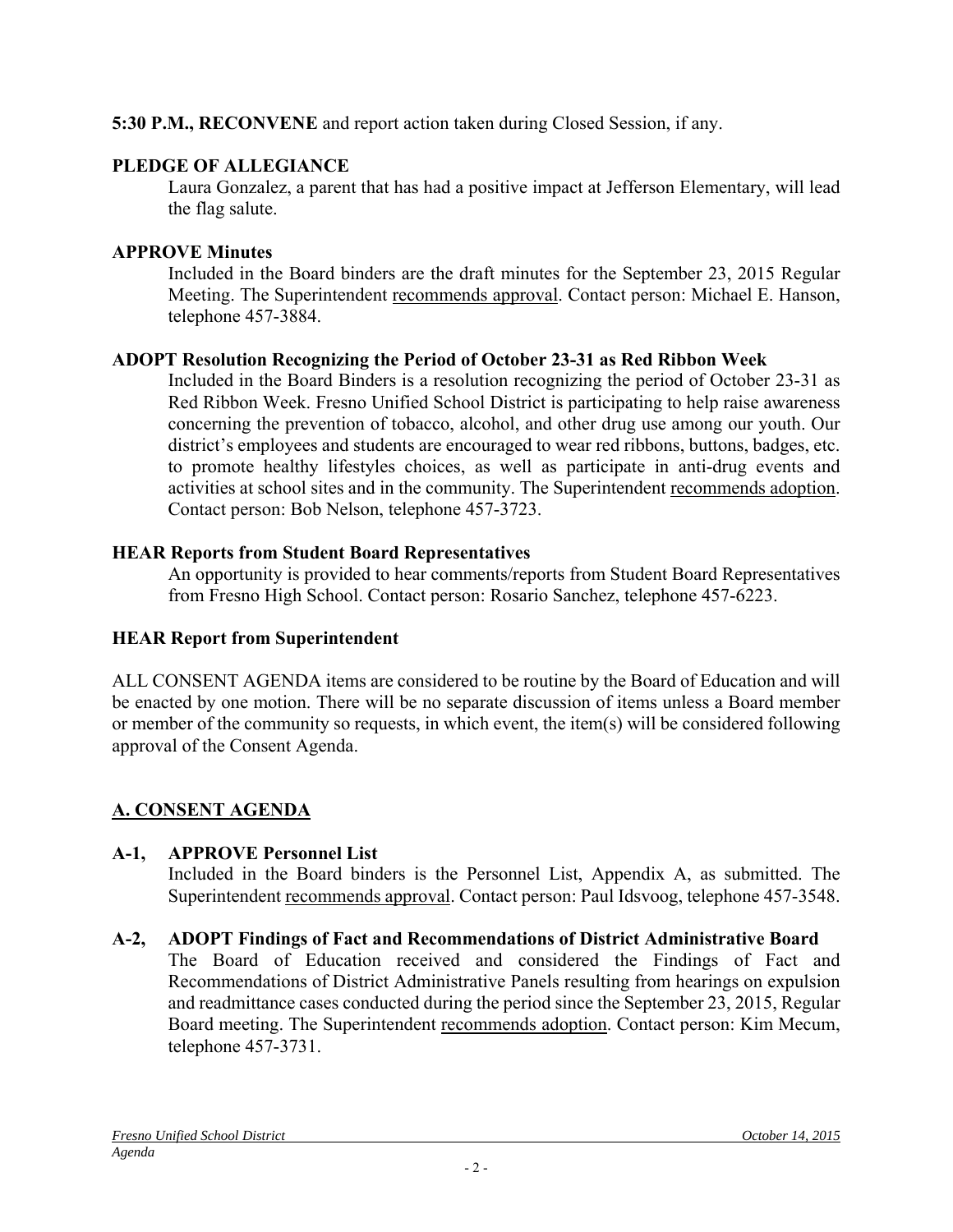## **A. CONSENT AGENDA** - *continued*

## **A-3, APPROVE Budget Revision No. 1 for Fiscal Year 2015/16**

Included in the Board binders is Budget Revision No. 1 for fiscal year 2015/16. Periodic updates to the district's budget are presented to the Board of Education for approval. Budget Revision No. 1 includes adjustments for updated information regarding carryover, actual beginning balances, and necessary adjustments to support the acceptance of various grant awards. The Superintendent recommends approval. Fiscal impact: As a result, the Unrestricted General Fund Reserve for Economic Uncertainties is estimated at approximately \$32.6 million at June 30, 2016. Contact person: Ruth F. Quinto, telephone 457-6226.

#### **A-4, APPROVE Independent Contractor Services Agreement with California Teaching Fellows for 2015/16**

The California Teaching Fellows funding agreement will provide administration, recruitment, planning, coordination, professional development, field site supervision and general implementation of Teaching Fellows Project (Student Tutors) to support students enrolled in JE Young. The Superintendent recommends approval. Fiscal impact: Funds in the amount of \$40,000 have been budgeted in the 2015/16 Single Plan for Student Achievement (SPSA). Contact person: Kim Mecum, telephone 457-3731.

#### **A-5, APPROVE Adult Education Consortium Member Representatives**

The new Adult Education Block Grant (AB104, Article 9, Section 84905.c) requires that all member district's governing boards approve their representative for their consortium:

84905(c) A member of the consortium shall be represented only by an official designated by the governing board of the member.

During the planning phase of the State Center Adult Education Consortium (SCAEC), Andre Pecina, Principal IV, Fresno Adult School, represented Fresno Unified. Sally Fowler, Executive Officer of College and Career Readiness, would sit in as an alternate.

The Superintendent is recommending that the same representation structure remain for the implementation of the SCAEC work and their board meetings. Any revisions to the representation structure would come back to the Board if needed during the duration of this one year. This process will be on an annual basis per AB 104, Article 9. The Superintendent recommends approval. Fiscal impact: There is no fiscal impact to the district. Contact person: Kim Mecum, telephone 457-3731.

#### **A-6, APPROVE Independent Contractor Services Agreement with Harvard Strategic Data Project**

Fresno Unified has applied and been accepted into the Harvard Strategic Data Project (SDP) Fellowship program that starts in October 2015. The Harvard SDP Fellowship is an intensive, comprehensive two-year professional development program that provides a unique mix of analytic skill-building and leadership training, while supporting knowledge growth in education reform. Total cost for the two year program is \$57,500. The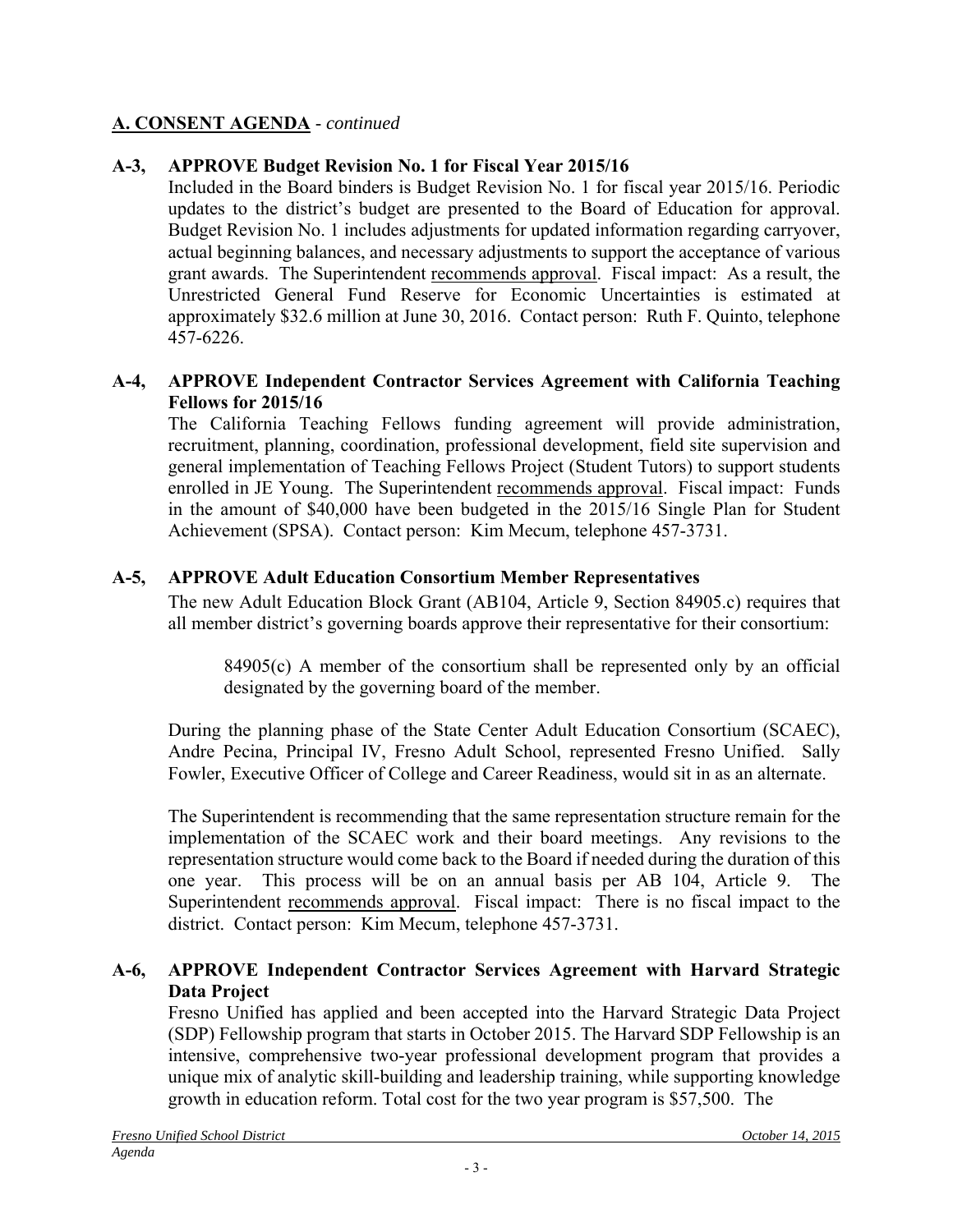#### **A. CONSENT AGENDA** - *continued*

Superintendent recommends approval. Fiscal impact: Sufficient funds for 2015/16 and 2016/17 are available in the Information Technology budget. Contact person: Kurt Madden, telephone 457-3868.

#### **A-7, APPROVE Independent Contractor Services Agreement with Barrios Unidos**

Included in the Board binders is an Independent Contractor Services Agreement with Fresno Barrios Unidos (FBU). Under this agreement FBU will provide four additional lessons of the proposed Positive Prevention Plus curriculum as required for the implementation of comprehensive sexual health education. The Superintendent recommends approval. Fiscal impact: Funding will be provided through the Curriculum and Instruction budget. Contact person: Rosario Sanchez, telephone 457-6223.

#### **A-8, APPROVE Carl D. Perkins Career Technical Education District Advisory Committee Member List**

Approve Carl D. Perkins Career Technical Education District Advisory Committee List for 2015/16. Members provide input and recommendations for the Career Technical Education programs and serve as a bridge to community organizations, work-based learning opportunities for students and externships for CTE Teachers. The Superintendent recommends approval. Fiscal impact: There is no fiscal impact to the district. Contact person: Kim Mecum, telephone 457-3731.

#### **A-9, DENY Claim #15-0903-0240**

Included in the Board binders is a Claim for Damages on a minor, case #15-0903-0240. The Superintendent recommends that the claim be denied and the matter referred to the district's Director of Benefits and Risk Management for further handling. The Superintendent recommends denial. Fiscal impact: There is no fiscal impact to the district at this time. Contact person: Ruth F. Quinto, telephone 457-6226.

#### **A-10, RATIFY the Filing of Notices of Completion for the Projects Listed Below**

Included in the Board binders are Notices of Completion for the following projects, which have been completed according to plans and specifications:

- Bid 15-13 C Hoover and McLane High Schools Installation of Exterior Lighting
- Bid 15-17 McLane High School Stadium Power Upgrade

The exterior lighting upgrade project at Bullard High School is also complete. The contractor for this project is completing work at Fresno High School and the Notice of Completion will be presented for ratification at a future Board Meeting. The exterior lighting upgrade project at Roosevelt High School is being accomplished in conjunction with the Prop 39 (energy efficiency) project on that campus and is targeted for completion at the end of October. The Superintendent recommends ratification. Fiscal impact: Retention funds are released in accordance with contract terms and California statutes.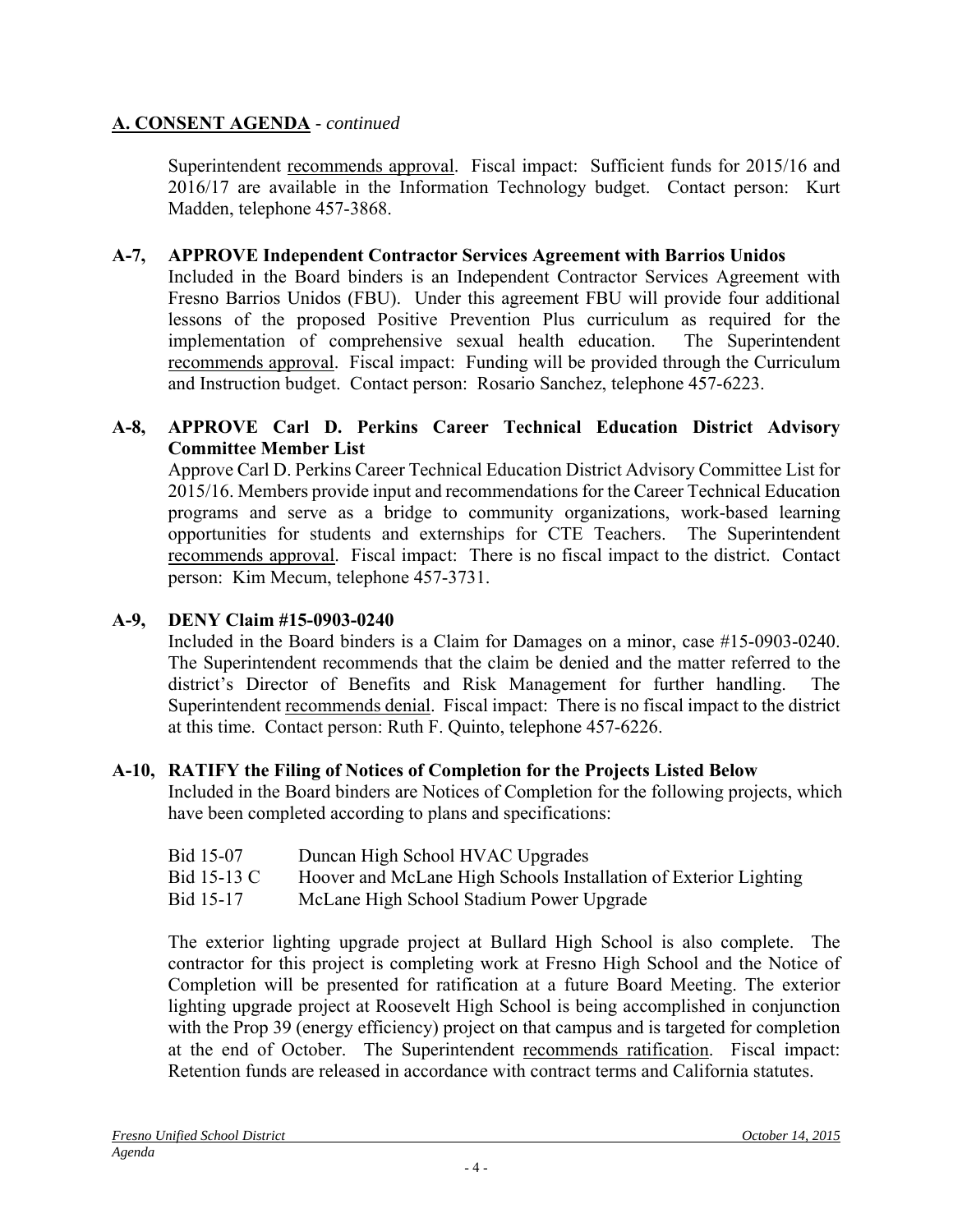## **A. CONSENT AGENDA** - *continued*

Sufficient funds are available in the Measure Q, General Fund and Special Reserve Fund budget. Contact person: Karin Temple, telephone 457-3134.

#### **END OF CONSENT AGENDA (ROLL CALL VOTE)**

## **UNSCHEDULED ORAL COMMUNICATIONS**

Individuals who wish to address the Board on topics within the Board's subject matter jurisdiction, but **not** listed on this agenda may do so at this time. While all time limitations are at the discretion of the Board President, generally members of the public will be limited to a maximum of three (3) minutes per speaker for a total of thirty (30) minutes of public comment as designated on this agenda. Any individual who has not had an opportunity to address the Board during this initial thirty (30) minute period may do so at the end of the meeting after the Board has addressed all remaining items on this agenda. Individuals with questions on school district issues may submit them in writing. The Board will automatically refer to the Superintendent any formal requests that are brought before them at this time. The appropriate staff member will furnish answers to questions. Please note that if you wish to address the Board on an agenda item, you should do so when that specific item is called.

## **B. CONFERENCE/DISCUSSION AGENDA**

#### **6:00 P.M.**

## **B-11, PRESENT and DISCUSS Fresno Unified School District's Data Dashboard**

The purpose of this agenda item is to provide an opportunity for the Board to review the key indicators outlined in the Board Approved District Data Dashboard. These indicators cover the district's major systems and processes. The review will include a summary of the district's actual annual performance during the 2014/15 school year and an overview of targets for the 2015/16 school year. Fiscal impact: There is no fiscal impact to the district. Contact person: Jorge Aguilar, telephone 457-3733.

#### **6:30 P.M.**

#### **B-12, DISCUSS and ADOPT Comprehensive Sexual Health Education Curriculum**

At the June 17, 2015 Board of Education meeting, the proposed instruction and implementation of comprehensive sexual health education in Fresno Unified School District was discussed. During the week of September 28 Board members had the opportunity to review the proposed curriculum, Positive Prevention Plus. A presentation of the comprehensive sexual health education implementation plan will be made on October 14, 2015. Adoption is being requested for the proposed curriculum materials. The Superintendent recommends adoption. Fiscal impact: Funding will be provided through the Curriculum and Instruction categorical budget. Contact person: Rosario Sanchez, telephone 457-6223.